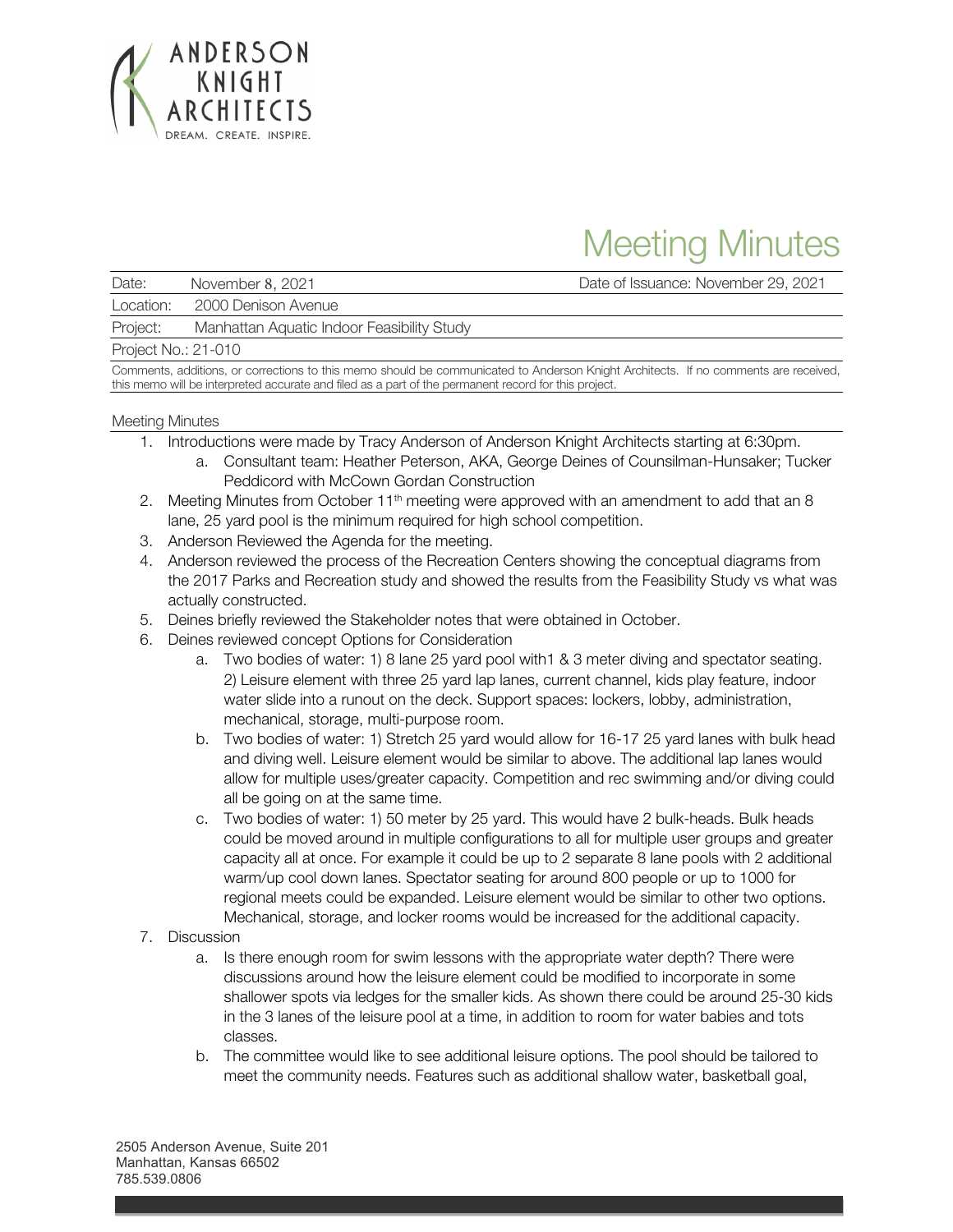water polo goal, more open water, larger children's area. There should be additional space for leisure in addition to rec swimmers.

- c. It appears that most needs could be met by someone who walked in. There was a variety of option available based on the concepts shown.
- d. The aquatic facility needs to meet the needs of the community but have the desire to bring in meets/tournaments, similar to the recreation centers. What is the community access during meets? The aquatic facility would be open approximately 5400 hours per year. Based on a handful of meets per year it would only be 'closed' for approximately 24 hours of that 5400 hours. The leisure element could stay open during the competitions.
- e. It might be good to have more than one multi-purpose room for meets and birthday parties at the same time.
- f. Could a hot tub or sauna element be incorporated into the design. The design team will look into it.
- g. The facility needs to offer some unique amenities/programming that no one else does that draws from rural areas or other community members.
- h. Repeat use of the community members would be the biggest pull not necessarily swim meets. Many people in this community said they would use the pool if we had it.
- i. KSU clubs could be a user group for revenue.
- j. Where should the aquatic center go? Where is a site that it could fit? The design team will look at sites and the Committee is encouraged to share site ideas with the design team. A few that were mentioned: the mall, CiCo, behind the  $9<sup>th</sup>$  grade center, near the airport. Many sites from the 2006 study are no longer available.
- 8. Capitol Cost of each option
	- a. Deines gave an overview of the capitol cost for each option
	- b. The budgets included support spaces, pool spaces, site costs, project costs, FFE costs
- 9. Facility Schedule
	- a. Deines reviewed some concepts for scheduling the facility
	- b. When is maintenance done on the pools if people are there 5am to 8pm?
		- i. Close off parts of the pool to do maintenance/cleaning or during low use times.
		- ii. May have to adjust scheduling
- 10. Operational Cost
	- a. Deines reviewed operational cost
- 11. Pricing Structure
	- a. Deines reviewed example pricing structures
	- b. Anderson reviewed a chart showing a pricing schedule based on ability to pay
- 12. Revenue Opportunities and Summary of cost recovery
	- a. Deines reviewed revenue opportunities
	- b. 8 Lane cost recovery of 45-52%, 14 lane 43-50% cost recovery, 50 Meter 39-48% cost recovery.
- 13. Discussion:
	- a. 8 lane option shouldn't be an option---go big or go home –think long term, not 'now'
	- b. All images were single level with overhead spaces, tuck admin under grandstands to help with spaces,
	- c. General consensus of the group is to remove the 8 lane pool option from the table.
	- d. Hot tub could be something to consider, but not a necessity